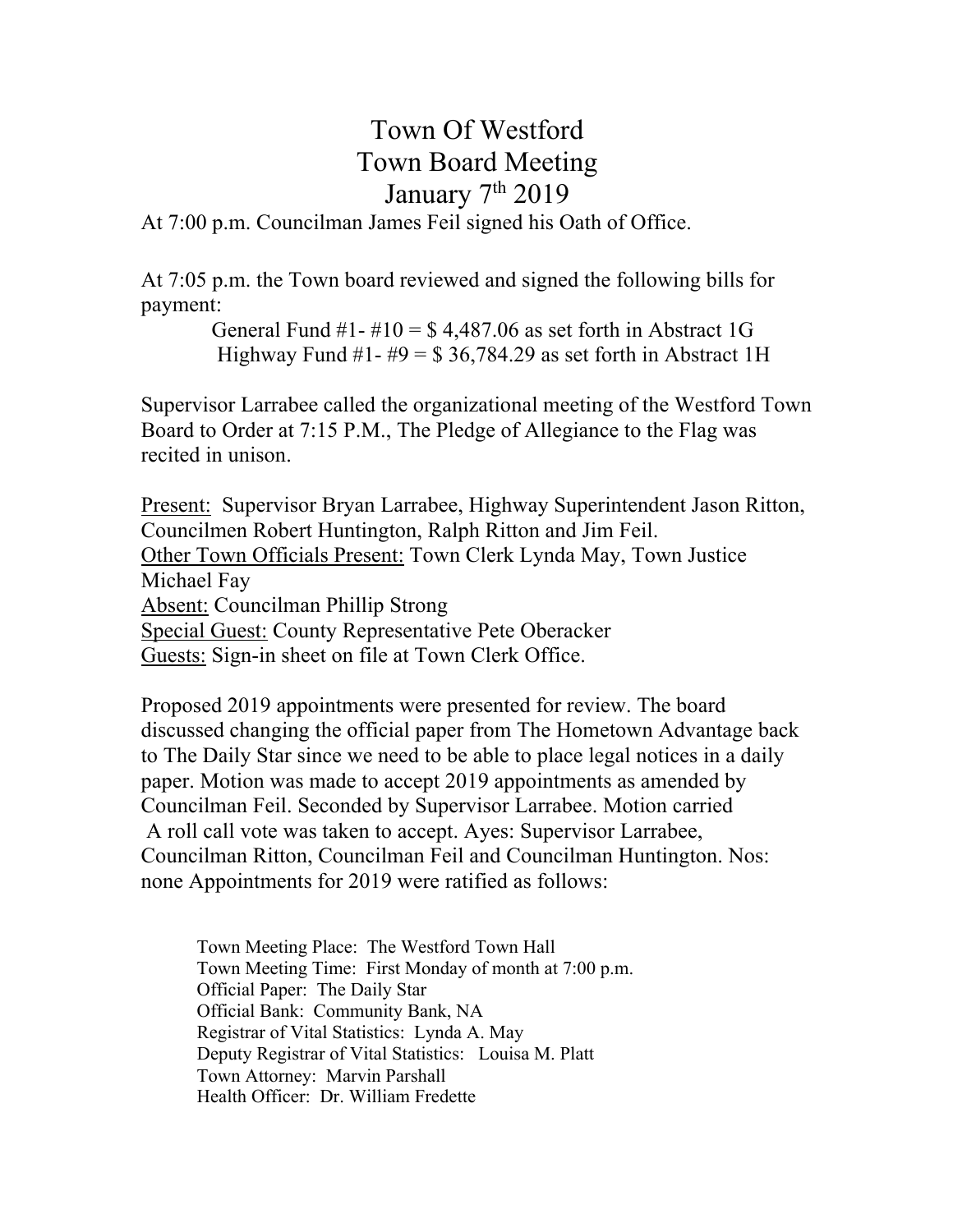Dog Pound and Shelter: Contract with Susquehanna Animal Shelter Dog Control Officer: Jen Larrabee Town Historian: Mary Kay Harvard Town Assessor: Pam Dyn-Gohde Land Use Zoning Officer: Pam Dyn-Gohde Town Code Enforcement Officer: Otsego County Code Enforcement Officer Planning Board Chairman: Lyle Morrison *Members:* Psalm Wyckoff Steve Zerby Donald Burton Board of Assessment Review Chairman: Richi Dee Horne *Members:* Mary Fay Terry Clapper Zoning Board of Appeals Chairman: Douglas Godhe *Members:* Joan Martindale Jo Spencer Scott Brady Isabella Bonadies Douglas Gohde Procurement Policy:  $\text{\$}$  0.0 - \$2,000.00 = Buy at Highway Superintendent's discretion  $$2,000.00 - $5,000.00 = 3$  Verbal Quotes (noted in notebook on final bill for item) Over \$5,000.00 = 3 written Quotes brought to Town Board for vote. Investment Policy: Same as previously adopted and filed. Supervisor may pay bills upon receipt: Utilities, Telephone, Insurance, Internet Service, Post Office Box Rent.

Supervisor Larrabee closed the Organizational meeting at 7:20 p.m.

Supervisor Larrabee called the regular meeting of the Westford Town Board to order at 7:20 p.m.

Minutes of the December 3<sup>rd</sup>, 2018 Town Board meeting were read. Councilman Huntington motioned to accept minutes. Seconded by Councilman Ritton. Motioned carried.

Supervisor Larrabee welcomed County Representative Oberacker to the meeting. County Representative Oberacker addressed the board and townspeople about some concerns that were stated in the previous month's minutes. He then gave a brief overview of the county's proposed agenda for the year 2019.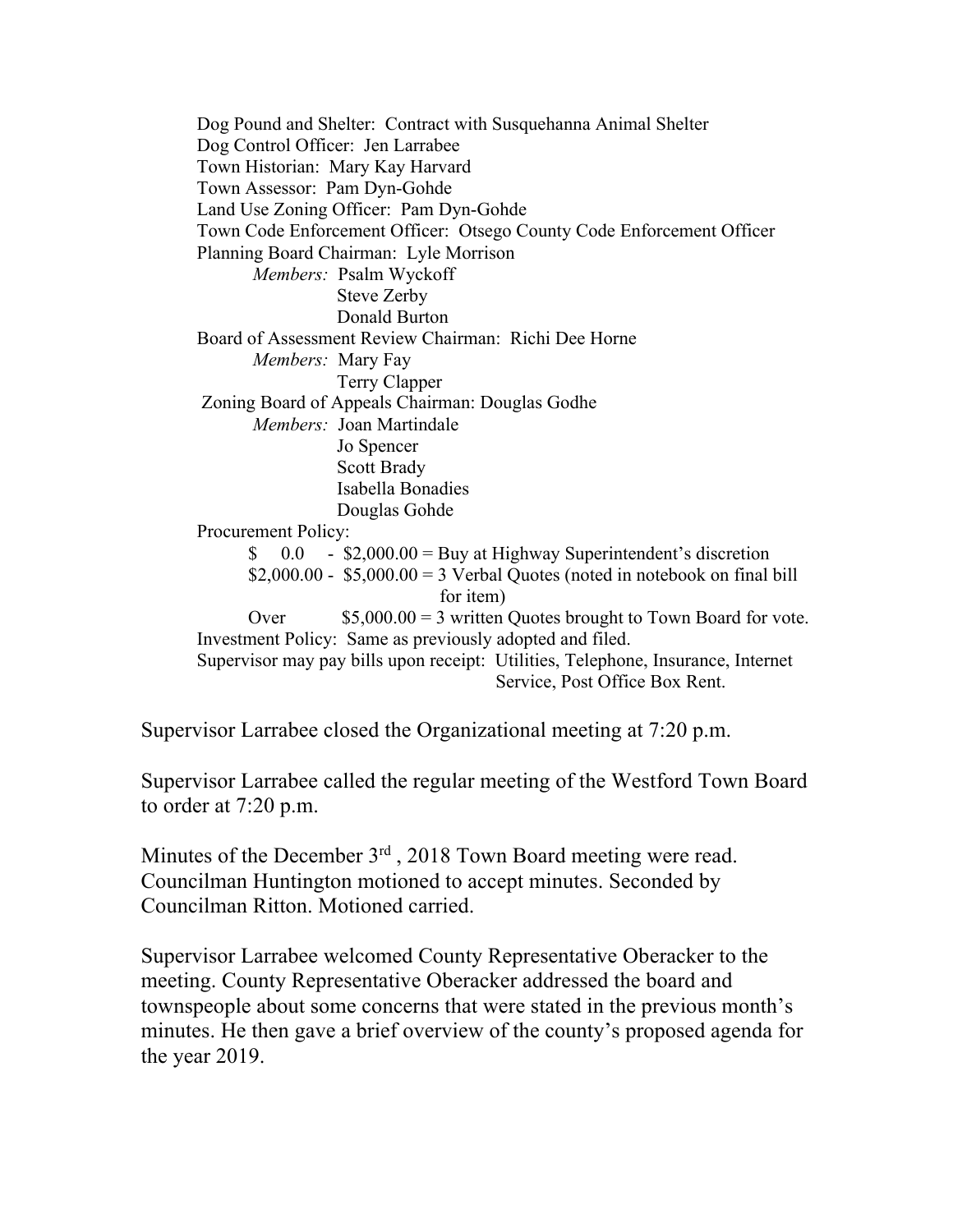## Committees:

- 1. Fire Department: Councilman Ritton stated that the fire department has bought the insulation and has started insulating the outside wall of the firehouse. It should be finished in the next week.
- 2. Highway Department: Had a major truck break down but its been replaced.

## Unfinished/Old Business:

- 1. Supervisor Larrabee spoke with Bobby Burton about the monies for the transfer station. He will drop it off at the end of the month.
- 2. Clerk Lynda May brought up concerns about a drop box for Fed Ex and Ups in the vestibule.
- 3. Clerk Lynda May will check with Diana about the new vacuum Cleaner.
- 4. Supervisor Larrabee stated the transfer station decals will be in this week.

#### New business:

- 1. Supervisor Larrabee stated he had his meeting with the insurance company. He and Highway Superintendent Ritton will be meeting this week to go over the policies. Councilman Huntington suggested possible raising the deductable to save the town money.
	- 2. Supervisor Larrabee stated that the insurance policy for the town to indemnify against losses was currently at \$50,000 the standard is now \$100,000. The policy will be increased the new standard.
	- 3. Supervisor Larrabee informed the board that Councilman Feil would like to donate last years salary of \$1200.00 to The Westford Cemetery Association. Motion made by Councilman Feil to donate his salary. Seconded by Councilman Ritton. Motion carried.
	- 4. Supervisor Larrabee informed the board that Town Justice Michael Fay's books need to be audited next month.
	- 5. Supervisor Larrabee received the new town contract from the SPCA. There are no changes. Supervisor Larrabee motioned to accept the contract. Councilman Huntington seconded the motion. Motion carried.